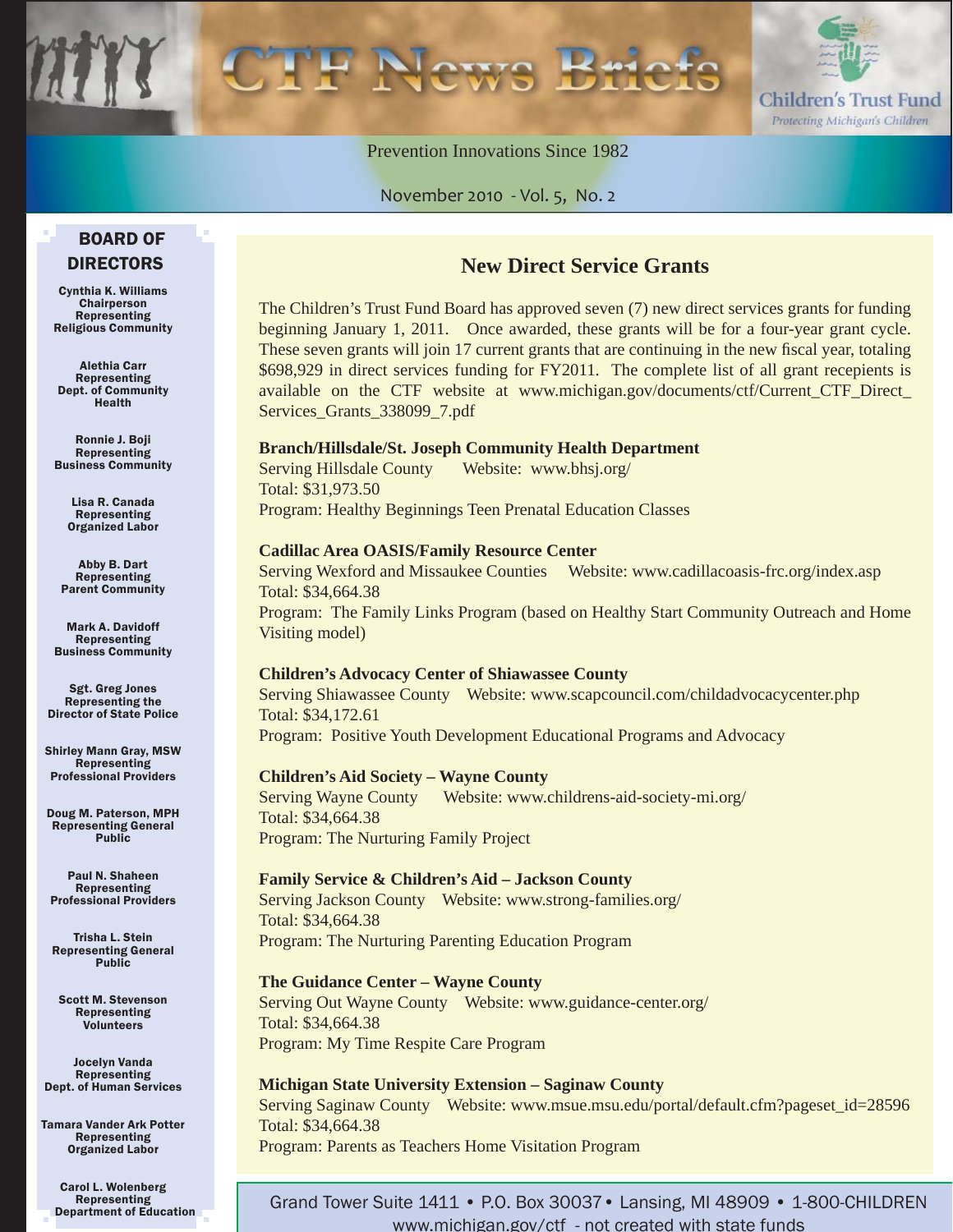## *Direct Services Grant of the Month*  **Keweenaw Family Resource Center (KFRC) Watch Me Grow Program**



Left to Right: Sarah Robb, Natalie (2 Years), Pam Sheridan, Laura and Benjamin (6 months).

Laura is a teen parent featured in the above picture with Benjamin (6 months) and Natalie (2 years). Keweenaw staff, Pam Sheridan is the Home Visitor (H.V.), and Sarah Robb is a collaborative partner with BHK (Baraga, Houghton, and Keweenaw Counties) Child Development Board. Laura was interviewed during the September 8, 2010, site visit. Laura stated that the *Watch Me Grow Program* is meeting her family's needs. "The home visiting worker is more than just a H.V. worker, she has become like a family friend. KFRC brings a lot of resources and information to the community." Laura is spreading the word about the *Watch Me Grow* program, and is motivated to participate in parenting surveys because of the relationship she has with her home visitor.

Families in the Keewenaw region are geographically isolated. Many are unemployed and under educated. Some families attending KFRC programs are working on their GED, or high school completion. Many of the families enrolled in the *Watch Me Grow* home visiting portion of the grant have at least three or more risk factors for child maltreatment.

Key services include bi-weekly home visits, playgroup, and welcome baby hospital visits. Every home visit includes a parenting component as well as a child development piece. Parents may be given a written parenting tip of the week that is designed to help families with uncomplicated language to accomodate all reading levels. The Ages and Stages Questionnaire assessment is completed bi-monthly to further understanding of their child's development. Parenting classes have been held at a lunch and learn setting: beverages are provided and participants bring a bag lunch. Parents provide input into session topics in the parent surveys they complete. Examples of covered parenting topics can include; Positive Discipline, Children and Stress, Frantic Families, and Temperament and Your Toddler. *Parenting the First Year* newsletter is available to all new parents through the Welcome Baby Hospital Visiting Program.

For more information on the Keweenaw Family Resource Center, Watch Me Grow Program contact:

**Catherine Benda** 850 W. Sharon Ave., Ste. 6 Houghton, MI 49931 (906) 482-9363 Email: cbenda@chartermi.net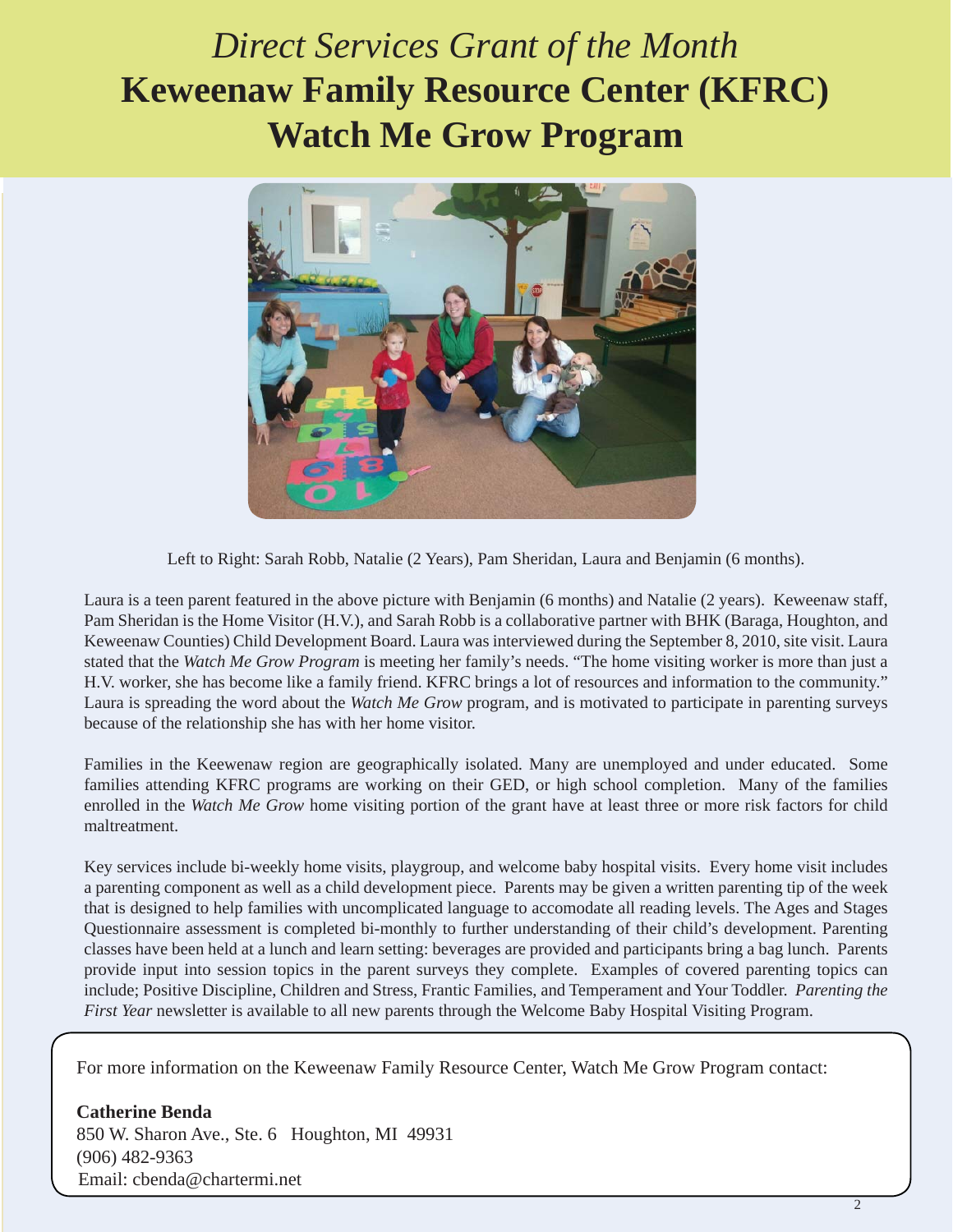## **Direct Services Key Dates/Events**

Ongoing thanks and appreciation for your commitment to Michigan's communities!

Tip for this month: Life affords no greater responsibility, no greater privilege, than the raising of the next generation.

– C. Everet Koop, M.D.

#### **October CAN Conference – DS Breakout Peer Session:**

Eleven grantees attended the session. Mike Foley welcomed the new grantees in attendance, and briefly spoke about CTF expectations. An update was provided on the year-end quarterly reports, and grantees networked and shared about their programs' strengths and challenges.

#### **Announcements:**

• Mark your calendars for March 29, 2011! Join CTF for Prevention Awareness Day at the State Capitol and be a voice for Michigan's children. Promote Prevention Awareness Day to individuals and/or organizations in your community!

• Congratulations to the seven new direct service grantees that have received four-year grants for FY2011-2014. A date will be set in January for new grantees to receive an overall orientation to the work of CTF and specific grant responsibilities. Please join CTF in extending a warm welcome to the new grantees that are listed on page one of this newsletter.

#### **Direct Service Work Group**

The next Direct Service Work Group teleconference is scheduled for December 2nd from 1:00 p.m. – 2:30 p.m. Email notifications will be sent out in mid-November. An agenda will go out in mid-November. If you would like to add a topic, please email Sylvia Brown-Jones at brown-joness@michigan.gov. CTF conference call number: 877-336-1828, access code: 8088351.



November 19: The 18th Annual Parenting Awareness Michigan Conference will be held in East Lansing, Michigan. Wendy Shepherd is the keynote speaker. For more information call 800-968-4968 or visit www.preventionnetwork.org.

November 25-26: The Children's Trust Fund office will be closed for the Thanksgiving Holiday.

#### *December*

**December 2:** The Local Council Work Group teleconference is scheduled for December 2, from 10:00 a.m. – 11:00 a.m. To participate, call 877-336-1828 and enter passcode 8088351.

**December 2:** The Direct Service Workgroup teleconference is scheduled for December 2, from 1:00 pm – 2:30 pm. To participate, call 877-336-1828 and enter passcode 8088351.

**December 2:** The Peer Sharing Pilot councils will meet via teleconference from 3:00 to 4:00 p.m. To participate, call 877- 336-1828 and enter passcode 8088351.

**December 6:** Care House/Macomb County Child Advocacy Center will host a Christmas for Kids at Mac & Rays in Harrison Township. Call (586) 463-0123 for tickets or to learn about sponsorship opportunities.

**December 6:** The Local Council Tier III Project group meeting will take place at 10:00 a.m. To participate, call 877-336- 1828 and enter passcode 8088351. To register for the Webinar portion of the meeting go to the following link, https:// www.2.gotomeeting.com/register/863513419.

**December 6:** The Children's Trust Fund Board will meet at 1:30 p.m. at the DTE Energy office, 101 S. Washington Square, Ste. 700, Lansing, MI 48933. CTF Board meetings are open to the public.

**December 7:** The Child Abuse Prevention Month Sub-Work Group will meet at 10:00 a.m. To participate, call 877-336- 1828 and enter passcode 8088351. To register for the Webinar portion of the meeting go to the following link, https:// www.2.gotomeeting.com/register/273326907.

*Please submit dates for future events to Alan Stokes by December 1, 2010.*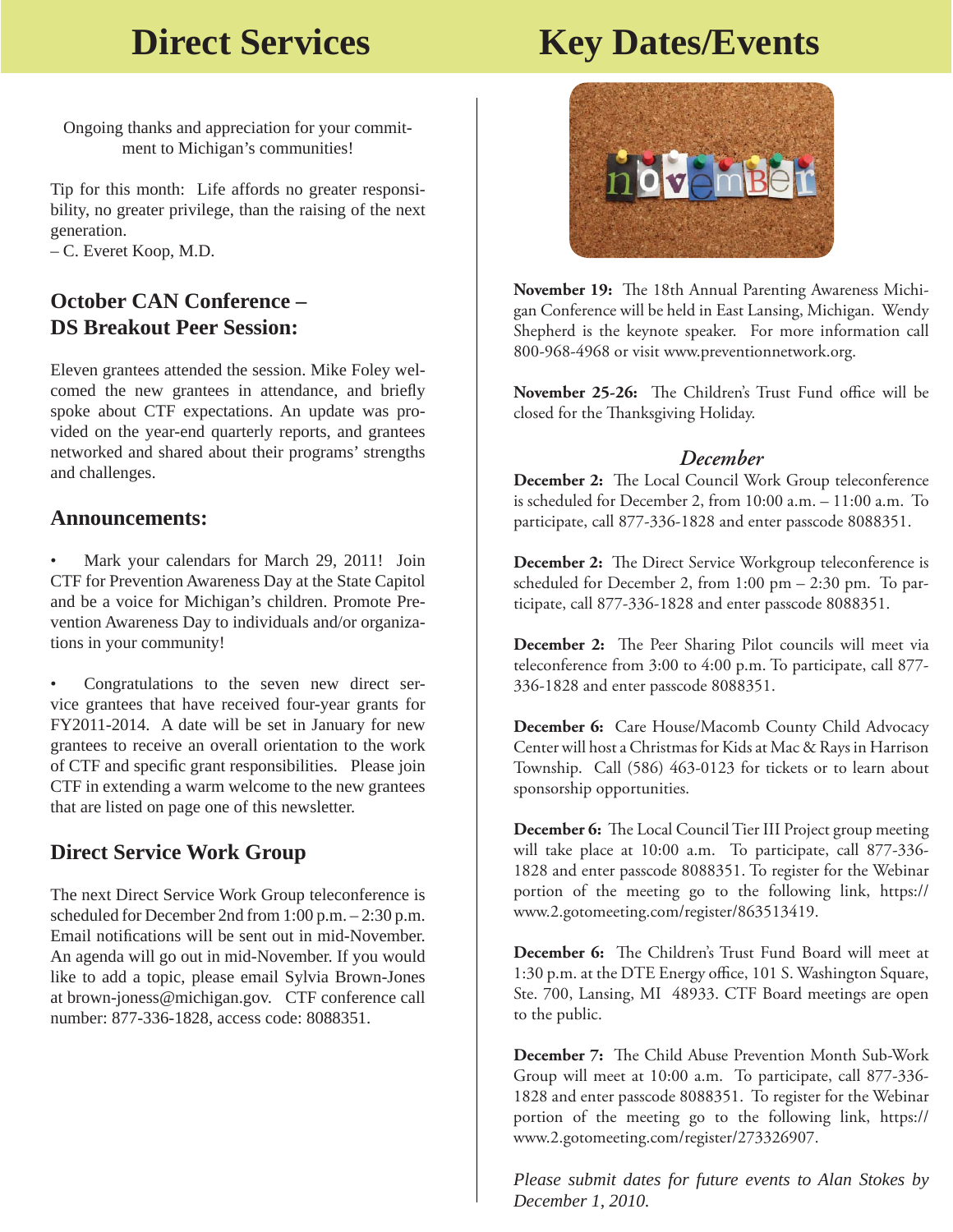## **Local Councils**

#### **Annual Training**

This year's annual training on October 18th and 19th combined the efforts of the University of Michigan's 29th Annual Michigan Statewide Conference on Child Abuse & Neglect with CTF's Annual Training. The marriage of these two annual events offered attendees many terrific workshop opportunities, nationally known plenary speakers and the chance to meet other prevention professionals from all across Michigan—all within the beautiful setting of the Inn at St. Johns in Plymouth, Michigan.

Local councils were actively engaged as workshop leaders at the training. We were honored to have Joyce Bos, Leigh Moerdyke and Julie Leeson of the Ottawa County Local Council, Pathways, lead two dynamic sessions: Putting the Strengthening Families Five Protective Factors Model into Practice and The Period of PURPLE Crying: Implementing an Evidence-Based Prevention Program. We were equally honored to have Dee Obrecht of the Isabella County Child & Family Enrichment Council co-lead a Circle of Parents (COP) workshop with CTF's Sylvia Brown Jones.



All three sessions were informative, interesting, well-attended and a significant contribution to this year's conference. We at CTF are appreciative of those CTF local council leaders who took special effort to plan for and lead those great sessions.

The local council breakout session afforded councils an opportunity to meet with others from their respective regions to share and learn from each other. The local councils then had an opportunity to evaluate last year's tier projects. All three tiers were pleased with the results of those projects and are open to similar efforts in the future, with some logistical changes (to accommodate those local councils that are made up of mainly a volunteer staff). After the tier project discussion, everyone celebrated their accomplishments with cake to recognize their tier-project achievements. The results of the project led to the development of a number of board and volunteer development resource materials which are now posted on the newly established Local Council Library in the CTF Website.

It was, once again, a pleasure to have an opportunity to spend another annual training with local council attendees. The energy, enthusiasm and camaraderie exhibited by all clearly illustrated the dedication and commitment of the local councils to the cause of prevention across the state. The work that you do is valued and plays an important role in enabling all of Michigan's children to grow up in a safe and nurturing environment.

#### **CAP Month 2011**

A date for Prevention Awareness Day, the CAP Month Kick-off event, has been set for March 29, 2011 at 11:00 a.m. at the Capitol steps. The CAP Month Workgroup, CTF staff and others are working together to expand the event to make it a momentous and memorable occasion in Michigan. Stay tuned for further information. To become involved with and/ or support the CAP Month Kick-off event, please contact Emily Wachsberger (wachsbergere@michigan.gov), 517-335- 0671.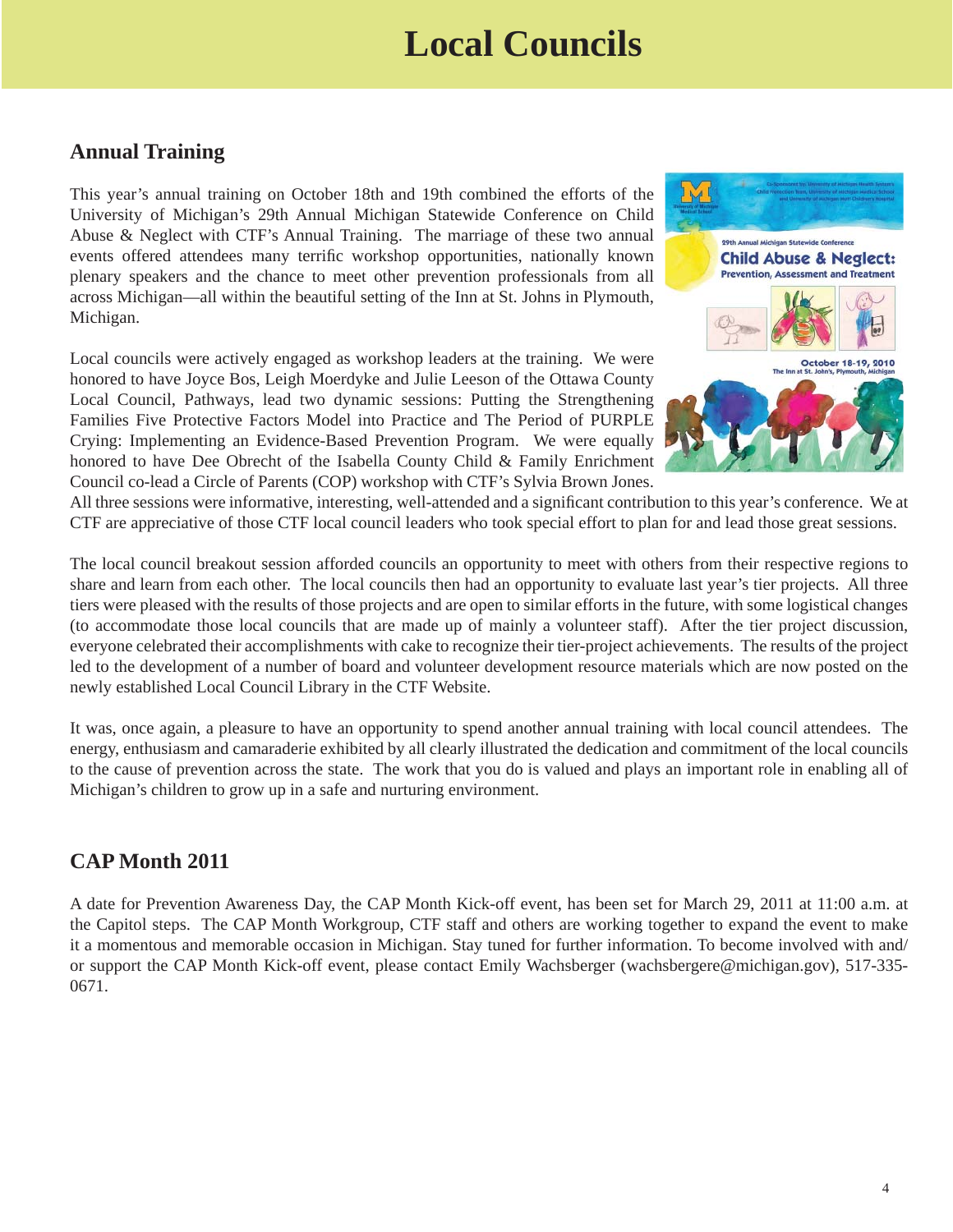# **MICHIGAN ST**

News on the Ethical Treatment of Children from MSU-APRR Children's Central www.childrenscentral.msu.edu

### **State of Kansas Recognized for Child Abuse Prevention Efforts**



Here is how one state has been recognized for the diligent efforts to stop child abuse and neglect. The Kansas Children's Cabinet & Trust Fund along with The Kansas Children's Service League (KCSL) and the Kansas Department of Social and Rehabilitation Services "will be recognized for outstanding child abuse prevention efforts, implementation of The Period of PURPLE Crying® throughout Kansas and for their dedication to the prevention of abusive head trauma," according to the article posted on The Star – Kansas City's newspaper website.

The Period of PURPLE Crying® Program is an evidence-based prevention program offered by the National Center on Shaken Baby Syndrome. In 2007 the program was piloted in four hospitals in each state region.



After an increase in child abuse fatalities occurred, more than 30 agencies and 70 individuals formed the Wichita Child Abuse Fatalities Community Response Team. Since the introduction of the PURPLE Program, Wichita has seen a decrease in child abuse fatalities.

For more information on The Period of PURPLE Crying® Program and to learn how Kansas implemented the program, please visit http://pressreleases.kcstar.com/?q=node/43944.

#### **Can YouTube Be Used to Create Effective Child Abuse Prevention Campaigns?**



The popularity of user-generated content sites, such as YouTube, offers a new low-cost way to create and deliver public service campaign messages. These sites create new viewing patterns and social interactions between campaign creators and viewers. Additionally, they allow users to join in the conversation by creating and uploading their own videos. Some organizations even host viral video contests to promote this type of participation.

While these techniques are popular, little is known about their effectiveness. Children's Central researchers Hye-Jin Paek and Thomas Hove are beginning to examine how to make these campaigns most effective. They recently completed a study examining differences between child abuse prevention messag-

es created by users and those created professionally. The study found that user-generated content had a stronger influence on attitudes than professionally created videos.

Further research is needed, but it appears that social media can be used to create effective campaigns and engage young adults in the child abuse issue.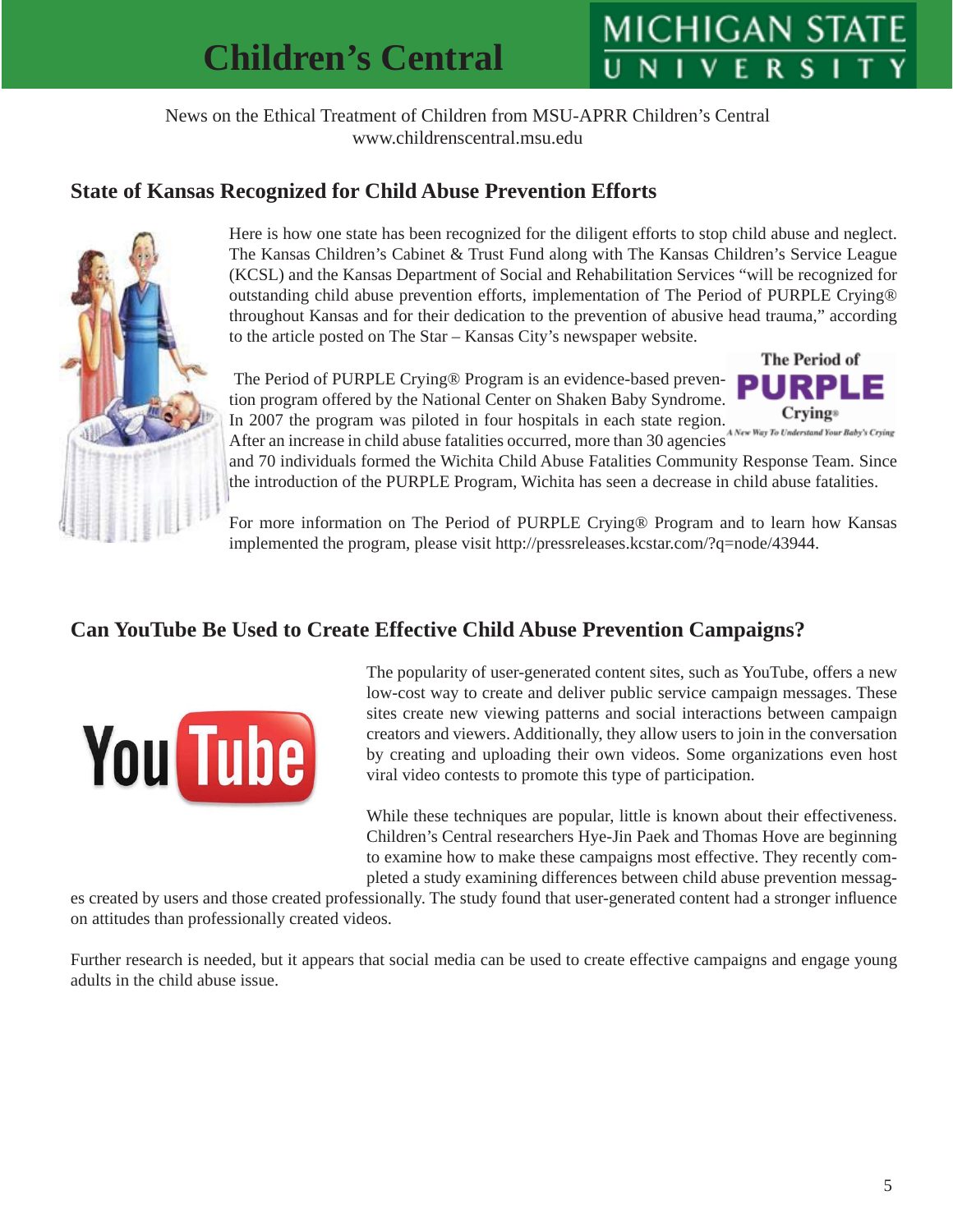## **Circle of Parents**





Greetings to Michigan's Circle of Parents network, and ongoing THANKS for a job well done! Our goal is to continue to build statewide capacity. Collaborative partners are always welcome.

"If I had my child to raise all over again, I'd build self-esteem first, and the house later. I'd finger-paint more, and point the finger less. I would do less correcting and more connecting. I'd take my eyes off my watch, and watch with my eyes. I'd take more hikes and fly more kites. I'd stop playing serious, and seriously play. I would run through more fields and gaze at more stars. I'd do more hugging and less tugging." – Diane Loomans, from "If I Had My Child To Raise Over Again"

Updates

• Mark your calendars for March 29, 2011! Join CTF for Prevention Awareness Day at the State Capitol and be a voice for Michigan's children. Promote Prevention Awareness Day to individuals and/or organizations in your community!

• CTF's Circle of Parents Advisory Committee (COPAC) meeting was held on October 28, from 1:30 - 2:30 p.m. The committee remains open to all interested persons. The committee is currently looking for a co-chair to take on a lead role with the COP Advisory Committee. Self-nominations are welcome. The next COP Advisory Committee teleconference meeting is scheduled for December 16, 2010, from 1:30 - 2:30 p.m. Conference call number: 877-336- 1828 Code: 8088351

#### **Statewide COP Training Information (Only 25 slots available - Register Early!)**

Where: Weiss Advocacy Center (formerly C/CAN and CAC) 515 East Street Flint, MI 48505-1946

When: Thursday, January 20, 2011 from 8:30 a.m. - 5:00 p.m. Friday, January 21, 2011 from 9:00 a.m. - 4:30 p.m.

Cost: Training and materials will be provided to participants at no charge. CTF will provide training materials, breakfast and lunch. Participants will be responsible for their lodging and evening meals.

Contact: Sylvia Brown Jones, LMSW (Brown-joness@michigan.gov) at 517-241-7792 or Lena Shacks-Glover (shacksl@michigan.gov) at 517-335-2711.

[The training registration form is accessible at: www.michigan.gov/documents/ctf/COP\\_training\\_brochure.](www.michigan.gov/documents/ctf/COP_training_brochure.Registration_Jan_20-21_2011_337957_7.pdf) Registration\_Jan\_20-21\_2011\_337957\_7.pdf.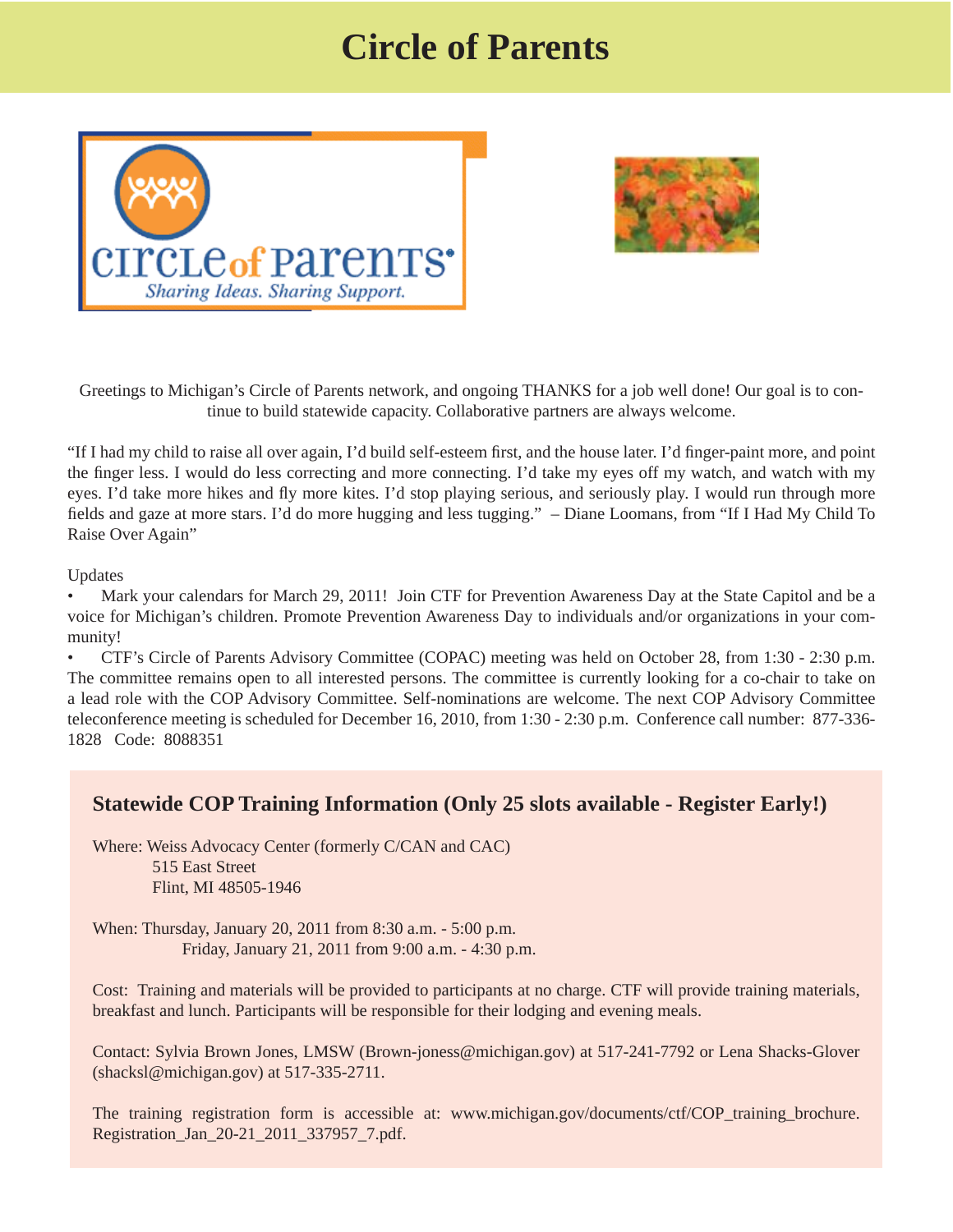# **Children's Trust Fund of Michigan Recognizes Small Business Association of Michigan**

*The Small Business Association of Michigan (SBAM) is assisting the Children's Trust Fund by encouraging Business owners throughout Michigan to support the Trust Fund by making tax deductible contributions on the Michigan Income Tax Form. This coming tax season will be the second year that Rob Fowler, President of SBAM has supported this effort by writing a letter encouraging the tax check-off for CTF. In appreciation of this support, the CTF Board of Directors passed a resolution to acknowledge this partnership on the behalf of children and families in Michigan. The text of the resolution follows.*

**Whereas**, the Small Business Association of Michigan supported child abuse prevention efforts through a special initiative, encouraging their membership to contribute to The Children's Trust Fund through the annual Michigan income tax form; and,

**Whereas**, this effort brought to the attention of a large number of business leaders across the state the importance of private sector initiatives to prevent child abuse and neglect in Michigan; and,

**Whereas,** these business leaders, through this initiative, have pledged to continue to make child abuse prevention a major interest of their prestigious statewide organization; and,

**Whereas,** we believe that the SBAM income tax check-off initiative not only raised awareness, but contributed to our successful fundraising;

**Now, Therefore, be it Resolved**, That the Board of Directors of the Children's Trust Fund of Michigan acknowledges, salutes and otherwise expresses our deepest appreciation to the Small Business Association of Michigan and its leadership, especially its President, Robert Fowler.

Adopted on this 13th day of September, 2010.



 Rob Fowler, President of the Small Business Association of Michigan, is given the CTF Board resolution of appreciation for SBAM's support of the CTF Income Tax Check-off by Michael Foley, CTF Executive Director.